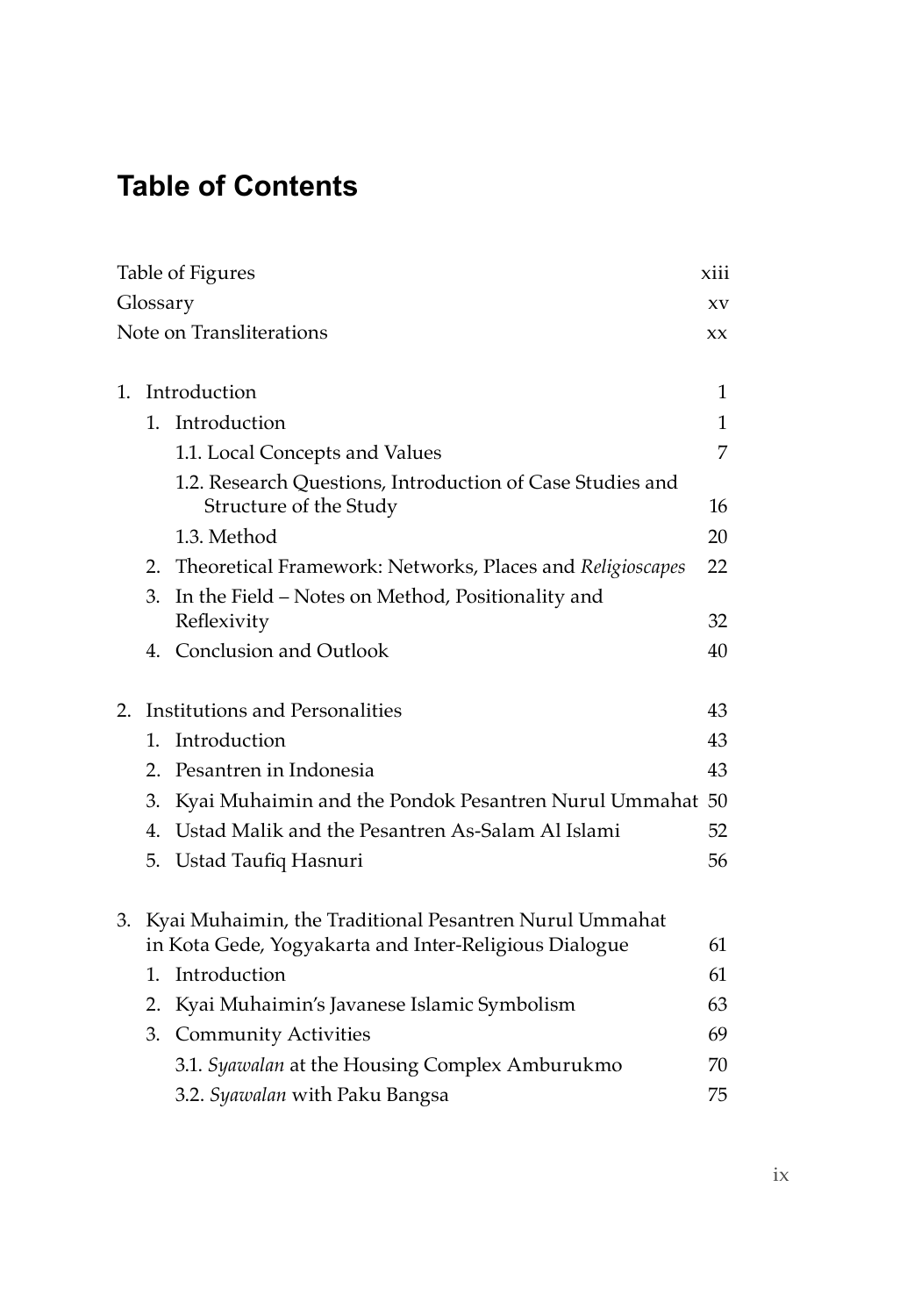|    |                                                          | 3.3. Women's Class for Spiritual Advancement                                | 77  |
|----|----------------------------------------------------------|-----------------------------------------------------------------------------|-----|
|    |                                                          | 4. Islam in Practice in the Pesantren Nurul Ummahat                         | 79  |
|    |                                                          | 4.1. The Pesantren's Relations                                              | 80  |
|    |                                                          | 4.2. Islam in Practice                                                      | 82  |
|    |                                                          | 5. The Nyai                                                                 | 85  |
|    | 6.                                                       | Kyai Muhaimin's Networks                                                    | 89  |
|    |                                                          | 6.1. Inspirational Teachers                                                 | 91  |
|    |                                                          | 6.2. Inter-Religious Dialogue Forums and the Spirit of<br>Inter-Religiosity | 95  |
|    | 7.                                                       | Conclusion                                                                  | 106 |
|    |                                                          |                                                                             |     |
| 4. |                                                          | Keeping with Tradition in Palembang - Ustad Taufiq                          |     |
|    |                                                          | Hasnuri and the Alawin Community                                            | 109 |
|    | 1.                                                       | Introduction                                                                | 109 |
|    |                                                          | 1.1. A Historical Introduction to the Religioscape of<br>Palembang          | 111 |
|    |                                                          | 1.2. An Introduction to Ustad Taufiq Hasnuri's Islamic<br>Background        | 114 |
|    |                                                          | 2. Guru, Models, Inspiration                                                | 117 |
|    |                                                          | 3. Cawisan at Home                                                          | 127 |
|    |                                                          | 3.1. Reading Kitab                                                          | 128 |
|    |                                                          | 3.2. Reading Surah Yasin and Reading Doa over Water                         | 135 |
|    |                                                          | 4. Our Way - Following the Pious Predecessors                               | 139 |
|    | 5.                                                       | Keeping with Tradition                                                      | 143 |
|    |                                                          | 5.1. Celebrating Maulid                                                     | 145 |
|    |                                                          | 5.2. Ziarah Kubro                                                           | 156 |
|    |                                                          | 6. Conclusion                                                               | 161 |
| 5. | The "true" Islam: Ustad Malik and the Pesantren As-Salam |                                                                             |     |
|    |                                                          | Al Islami                                                                   | 163 |
|    | 1.                                                       | Introduction                                                                | 163 |
|    |                                                          | 2. The "true" Islam                                                         | 169 |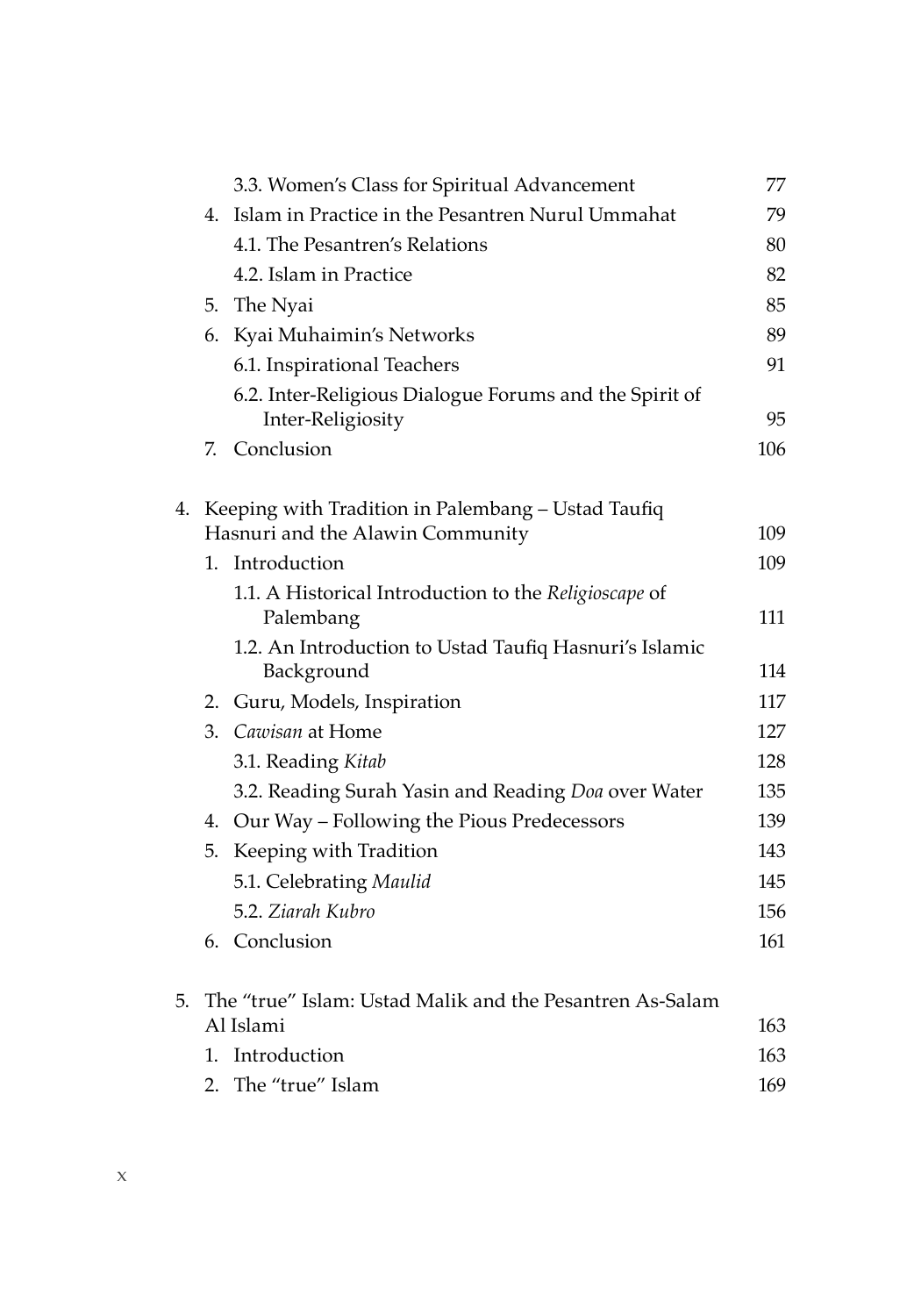|    |    | 2.1. Asala - The Claim for Authenticity                | 171 |
|----|----|--------------------------------------------------------|-----|
|    |    | 2.2. Reformist - Return to the Origin                  | 175 |
|    |    | 2.3. Islam - Rahmatan lil 'Alamin                      | 177 |
|    |    | 3. The Family around Ustad Malik                       | 179 |
|    |    | 3.1. Ustadzah Annisa                                   | 183 |
|    |    | 3.2. Ustadzah Nida                                     | 185 |
|    | 4. | Islam in Practice in the Pesantren As-Salam Al Islami  | 192 |
|    |    | 4.1. Al Haya - Malu                                    | 195 |
|    |    | 4.2. Ikhlas and Sedekah                                | 199 |
|    |    | 4.3. Imam and Umma                                     | 200 |
|    |    | 4.4. Ilmu - Knowledge                                  | 202 |
|    | 5. | Interactions with the Local Community                  | 203 |
|    |    | 5.1. Ceramah at the Mesjid Al-Aqobah in Palembang      | 206 |
|    |    | 5.2. Fighting the red light district with Adzan        | 211 |
|    |    | 5.3. Ruqyah and the Fight against Amulets              | 212 |
|    | 6. | <b>Networks</b>                                        | 215 |
|    |    | 6.1. Markas Sunnah                                     | 217 |
|    |    | 6.2. FORSILAM (Forum Silaturahmi Alumni As-Salam)      | 219 |
|    |    | 6.3. FORPESS (Forum Pondok Pesantren Sumatera Selatan) | 221 |
|    | 7. | Conclusion                                             | 223 |
| 6. |    | Motivations and Negotiations: The Santri's Side        | 227 |
|    | 1. | Introduction                                           | 227 |
|    | 2. | Motivations for Choosing an Islamic School             | 229 |
|    |    | 2.1. Moral Motivations                                 | 229 |
|    |    | 2.2. Educational Motivation                            | 236 |
|    |    | 2.3. A Matter of Respect                               | 239 |
|    | 3. | What Do We Take Home? Negotiating Islamic Teachings    |     |
|    |    | and Practices                                          | 241 |
|    |    | 3.1. Continuation                                      | 242 |
|    |    | 3.2. Continuation Through Improvement                  | 245 |